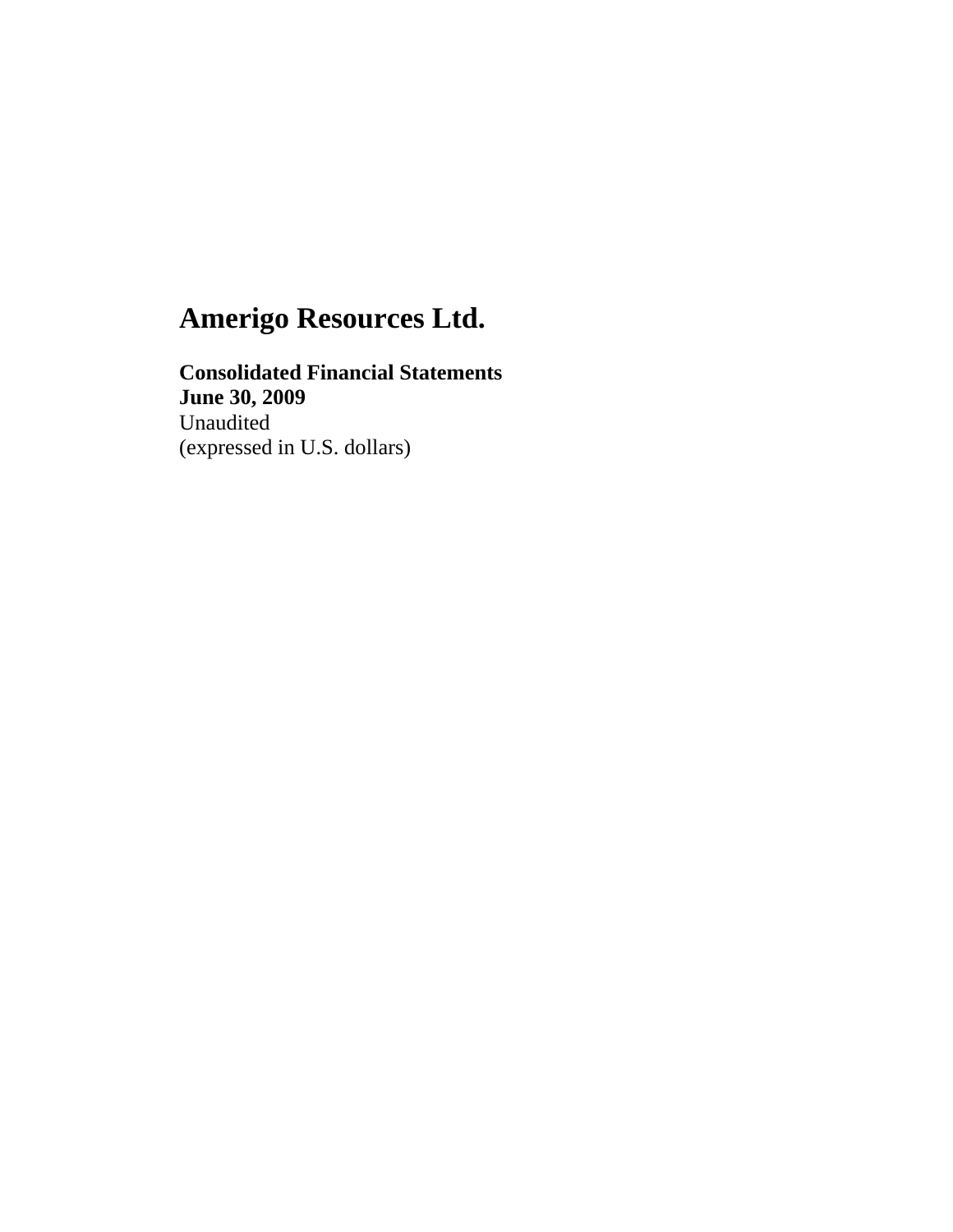Consolidated Balance Sheets (Unaudited)

(expressed in U.S. dollars)

|                                                                                                                                                                                                            | June 30<br>2009<br>\$                                                      | December 31<br>2008<br>\$                                                 |
|------------------------------------------------------------------------------------------------------------------------------------------------------------------------------------------------------------|----------------------------------------------------------------------------|---------------------------------------------------------------------------|
| <b>Assets</b>                                                                                                                                                                                              |                                                                            |                                                                           |
| <b>Current assets</b>                                                                                                                                                                                      |                                                                            |                                                                           |
| Cash and cash equivalents<br>Accounts receivable<br>Prepaid expenses<br>Plant supplies and inventory                                                                                                       | 6,304,152<br>16,433,891<br>168,925<br>6,403,587                            | 3,187,084<br>11,501,868<br>205,897<br>4,230,508                           |
|                                                                                                                                                                                                            | 29,310,555                                                                 | 19,125,357                                                                |
| <b>Investments</b> (Note 10)<br><b>Property, plant and equipment</b> - net (Note 3)<br><b>Contractual right</b> - net (Note 4)<br><b>Other</b>                                                             | 5,711,814<br>117,608,731<br>6,700,925<br>53,934                            | 1,855,435<br>116,243,844<br>6,950,942<br>83,299                           |
|                                                                                                                                                                                                            | 159,385,959                                                                | 144,258,877                                                               |
| <b>Liabilities</b>                                                                                                                                                                                         |                                                                            |                                                                           |
| <b>Current liabilities</b>                                                                                                                                                                                 |                                                                            |                                                                           |
| Accounts payable and accrued liabilities<br>Enami loans (Note 5)<br>El Teniente royalty payable (Note 6)<br>Bank loans (Note 7)<br>Due to non-controlling interests (Note $8(a)$ )                         | 13,837,292<br>4,812,156<br>9,465,258<br>11,465,717<br>48,512<br>39,628,935 | 15,365,036<br>3,538,102<br>5,275,693<br>9,012,992<br>49,670<br>33,241,493 |
| El Teniente royalty payable (Note 6)<br><b>Enami loans</b> (Note $5$ )<br>Other payables<br><b>Asset retirement obligation</b><br><b>Future income tax</b><br><b>Non-controlling interests (Note 8(a))</b> | 939,378<br>5,661,476<br>1,214,309<br>5,289,936<br>7,235,191<br>1,000       | 5,896,837<br>1,004,599<br>5,122,382<br>4,956,851<br>1,000                 |
|                                                                                                                                                                                                            | 59,970,225                                                                 | 50,223,162                                                                |
| <b>Shareholders' Equity</b>                                                                                                                                                                                |                                                                            |                                                                           |
| <b>Capital stock</b> (Note 9)                                                                                                                                                                              | 63,478,849                                                                 | 56, 345, 311                                                              |
| Value assigned to stock options and warrants (Note 9(e))                                                                                                                                                   | 3,845,392                                                                  | 2,433,377                                                                 |
| <b>Retained earnings</b>                                                                                                                                                                                   | 28,175,004                                                                 | 35,279,137                                                                |
| Accumulated other comprehensive income (loss)                                                                                                                                                              | 3,916,489                                                                  | (22, 110)                                                                 |
|                                                                                                                                                                                                            | 99,415,734<br>159,385,959                                                  | 94,035,715<br>144,258,877                                                 |

## **Contingencies** (Note 12)

# **Approved by the Board of Directors**

"Ruston Goepel" Director "Ruston Goepel" Director "Ruston Goepel" Director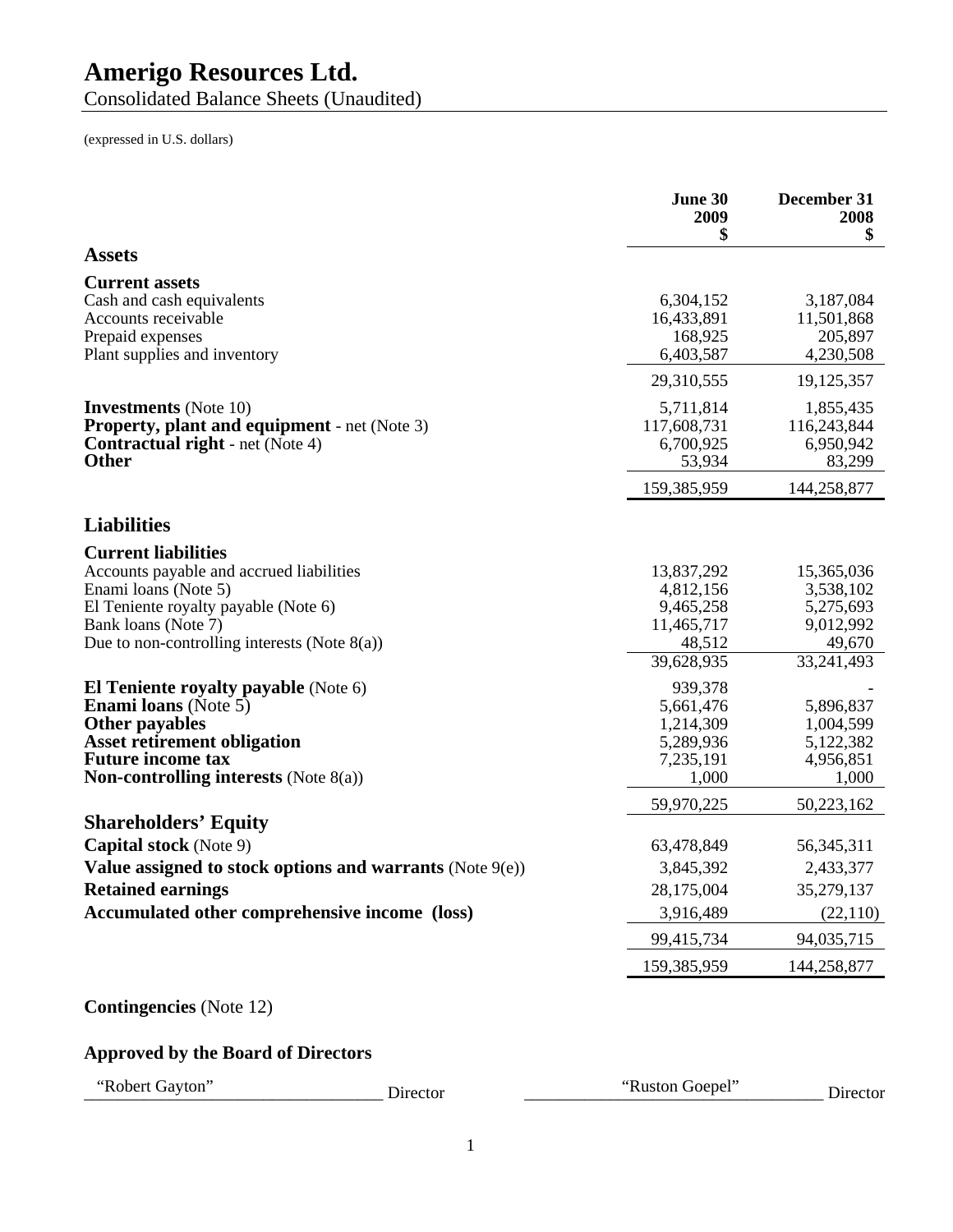Consolidated Statements of Operations and Comprehensive Income (Loss) (Unaudited)

# (expressed in U.S. dollars)

|                                             | <b>Quarter</b> ended<br><b>June 30</b><br>2009 | <b>Quarter ended</b><br>June 30<br>2008 | Six months<br>ended June 30,<br>2009 | Six months<br>ended June 30,<br>2008 |
|---------------------------------------------|------------------------------------------------|-----------------------------------------|--------------------------------------|--------------------------------------|
|                                             | \$                                             | \$                                      | \$                                   | \$                                   |
| Revenue                                     | 18,067,033                                     | 31,164,236                              | 31,088,644                           | 67,097,701                           |
| <b>Costs</b>                                |                                                |                                         |                                      |                                      |
| Production costs                            | 12,192,445                                     | 16,325,965                              | 23,765,282                           | 36,132,558                           |
| El Teniente royalty (Note 6)                | 3,634,597                                      | 5,319,664                               | 5,610,602                            | 10,466,225                           |
| Depreciation and amortization               | 1,844,167                                      | 1,081,028                               | 3,231,811                            | 2,361,245                            |
| Administration                              | 278,573                                        | 517,731                                 | 656,085                              | 1,010,029                            |
| Transportation                              | 283,783                                        | 227,114                                 | 508,805                              | 503,388                              |
| Asset retirement accretion cost             | 83,777                                         | 83,777                                  | 167,554                              | 167,555                              |
| <b>Cost of sales</b>                        | 18,317,342                                     | 23,555,279                              | 33,940,139                           | 50,641,000                           |
| <b>Operating (loss) profit</b>              | (250, 309)                                     | 7,608,957                               | (2,851,495)                          | 16,456,701                           |
| <b>Other expenses</b>                       |                                                |                                         |                                      |                                      |
| Office and general expenses                 | 107,845                                        | 306,717                                 | 431,427                              | 642,557                              |
| Salaries, management and                    |                                                |                                         |                                      |                                      |
| professional fees                           | 239,075                                        | 316,955                                 | 469,501                              | 811,039                              |
| Interest expense                            | 547,402                                        | 116,398                                 | 1,175,583                            | 243,012                              |
| Stock-based compensation                    |                                                |                                         |                                      |                                      |
| (Note $9(c)$ )                              | 51,354                                         | 121,419                                 | 103,857                              | 221,654                              |
|                                             | 945,676                                        | 861,489                                 | 2,180,368                            | 1,918,262                            |
| (Loss) earnings before the undernoted items | (1, 195, 985)                                  | 6,747,468                               | (5,031,863)                          | 14,538,439                           |
| Foreign exchange (loss) gain                | (978, 931)                                     | 300,918                                 | (2,157,999)                          | 368,325                              |
| Interest income                             | 2,566                                          | 140,046                                 | 14,991                               | 294,394                              |
| Other income                                | 295,040                                        | 67,724                                  | 325,336                              | 142,088                              |
|                                             | (77, 731)                                      | (5, 408)                                | (82, 220)                            | (30, 122)                            |
| Equity investment loss (Note $10(b)$ )      |                                                |                                         |                                      |                                      |
| (Loss) earnings before taxes and non-       |                                                |                                         |                                      |                                      |
| controlling interests                       | (1,955,041)                                    | 7,250,748                               | (6,931,755)                          | 15,313,124                           |
| (Income tax expense), net of tax recoveries | (219, 389)                                     | (906, 973)                              | 93,298                               | (2,448,765)                          |
| Loss (earnings before non-controlling       |                                                |                                         |                                      |                                      |
| interests                                   | (2,174,430)                                    | 6,343,775                               | (6,838,457)                          | 12,864,359                           |
| <b>Non-controlling interests</b>            |                                                |                                         |                                      |                                      |
| (Note $8(a)$ )                              | 150,629                                        | 125,331                                 | 265,676                              | 262,903                              |
| Net (loss) earnings                         | (2,325,059)                                    | 6,218,444                               | (7, 104, 133)                        | 12,601,456                           |
| Other comprehensive income                  |                                                |                                         |                                      |                                      |
| $(loss) Note 10 (a)$                        | 2,066,456                                      | (875, 419)                              | 3,938,599                            | (5,381,081)                          |
| <b>Comprehensive (loss) income</b>          | (258, 603)                                     | 5,343,025                               | (3, 165, 534)                        | 7,220,375                            |
| Weighted average number of shares           |                                                |                                         |                                      |                                      |
| outstanding, basic                          | 132,115,944                                    | 94,164,941                              | 122,827,140                          | 94,248,662                           |
| Weighted average number of shares           |                                                |                                         |                                      |                                      |
| outstanding, diluted                        | 133,992,260                                    | 94,164,941                              | 124,703,455                          | 94,248,662                           |
| (Loss) earnings per share                   |                                                |                                         |                                      |                                      |
| <b>Basic</b>                                | (0.02)                                         | 0.07                                    | (0.06)                               | 0.13                                 |
| Diluted                                     | (0.02)                                         | 0.07                                    | (0.06)                               | 0.13                                 |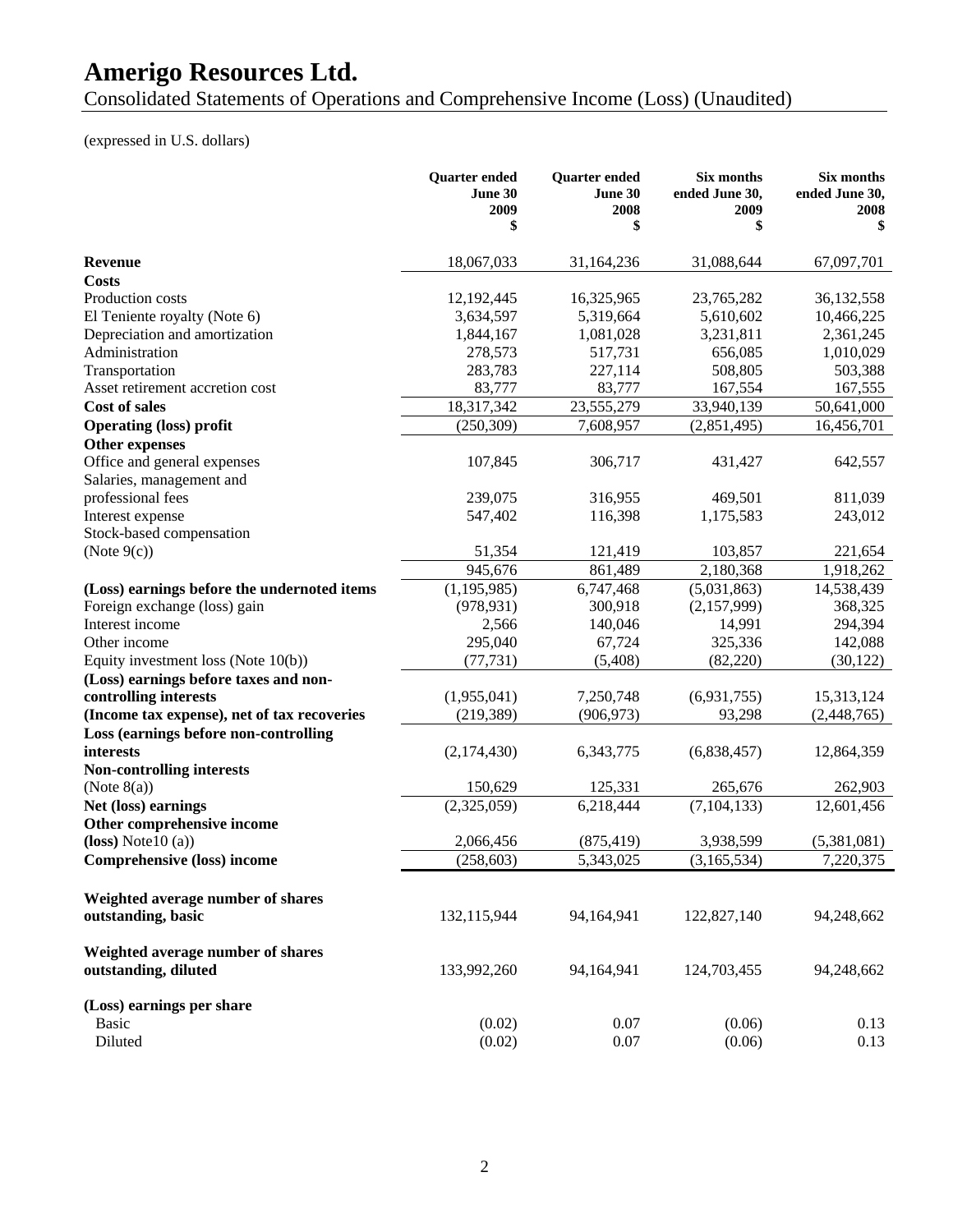# Consolidated Statements of Cash Flows (Unaudited)

(expressed in U.S. dollars)

|                                                                  | Quarter ended<br>June 30<br>2009<br>\$ | Quarter ended<br>June 30<br>2008<br>\$ | Six months ended<br><b>June 30,</b><br>2009<br>\$ | Six months ended<br><b>June 30,</b><br>2008<br>\$ |
|------------------------------------------------------------------|----------------------------------------|----------------------------------------|---------------------------------------------------|---------------------------------------------------|
| <b>Cash flows from operating activities</b>                      |                                        |                                        |                                                   |                                                   |
| Net (loss) earnings for the period<br>Items not affecting cash - | (2,325,059)                            | 6,218,444                              | (7, 104, 133)                                     | 12,601,456                                        |
| Depreciation and amortization                                    | 1,844,167                              | 1,081,028                              | 3,231,811                                         | 2,361,245                                         |
| Equity investment loss                                           | 77,731                                 | 5,408                                  | 82,220                                            | 30,122                                            |
| Unrealized foreign exchange expense (gain)                       | 928,155                                | (979, 400)                             | 1,332,675                                         | (763, 952)                                        |
| Future income tax expense                                        | 1,264,782                              | (545, 281)                             | 2,314,668                                         | 687,870                                           |
| Stock-based compensation                                         | 51,354                                 | 121,419                                | 103,857                                           | 243,012                                           |
| Asset retirement accretion cost                                  | 83,777                                 | 83,777                                 | 167,554                                           | 167,555                                           |
| Other receivables                                                | 28,576                                 | 935                                    | 29,365                                            | 2,480                                             |
| Accrued interest on bank and Enami loans                         | (196,049)                              | 108,272                                | 47,443                                            | 148,177                                           |
|                                                                  | 1,757,434                              | 6,094,601                              | 205,460                                           | 15,477,964                                        |
| Changes in non-cash working capital                              |                                        |                                        |                                                   |                                                   |
| Accounts receivable                                              | 3,439,784                              | 11,221,723                             | (4,932,023)                                       | (1,139,054)                                       |
| Prepaid expenses                                                 | (102,088)                              | 217,785                                | 36,972                                            | (279, 883)                                        |
| Plant, supplies and inventory                                    | (1,082,592)                            | 1,596,128                              | (2,173,079)                                       | (151, 276)                                        |
| Accounts payable                                                 | 194,678                                | (9,926,197)                            | 299,327                                           | (2,405,006)                                       |
| El Teniente royalty payable                                      | 3,090,505                              | (848, 246)                             | 5,128,943                                         | (1,117,841)                                       |
| Due to non-controlling interests                                 | 9,821                                  | 529                                    | (1,158)                                           | (3,831)                                           |
| Other payables                                                   | 112,688                                | (219, 570)                             | 209,710                                           | (47, 224)                                         |
| Net cash provided by (used in)                                   |                                        |                                        |                                                   |                                                   |
| operating activities                                             | 7,420,230                              | 8,136,753                              | (1,225,848)                                       | 10,333,849                                        |
| <b>Cash flows from investing activities</b>                      |                                        |                                        |                                                   |                                                   |
| Purchase of plant and equipment                                  | (3,244,767)                            | (5,672,077)                            | (6,210,080)                                       | (12, 542, 672)                                    |
| Purchase of investments                                          |                                        | (1,976,801)                            |                                                   | (2,129,981)                                       |
| Net cash used in investing activities                            | (3,244,767)                            | (7,648,878)                            | (6,210,080)                                       | (14,672,653)                                      |
| <b>Cash flows from financing activities</b>                      |                                        |                                        |                                                   |                                                   |
| Issuance of shares and warrants for cash                         |                                        |                                        |                                                   |                                                   |
| - net of issuance costs                                          |                                        |                                        | 8,441,696                                         |                                                   |
| Proceeds from bank loans                                         |                                        |                                        | 1,072,607                                         | 5,507,214                                         |
| Enami loans                                                      | (1,333,961)                            |                                        | 1,038,693                                         |                                                   |
| Payment of dividends                                             |                                        |                                        |                                                   | (6,018,524)                                       |
| Purchase of shares for cancellation                              |                                        | (254, 597)                             |                                                   | (669, 521)                                        |
| Net cash (used in) provided by financing                         |                                        |                                        |                                                   |                                                   |
| activities                                                       | (1,333,961)                            | (254, 597)                             | 10,552,996                                        | (1,180,831)                                       |
| Net increase (decrease) in cash and                              |                                        |                                        |                                                   |                                                   |
| cash equivalents<br>Cash and cash equivalents -                  | 2,841,502                              | 233,278                                | 3,117,068                                         | (5,519,635)                                       |
| <b>Beginning of period</b>                                       | 3,462,650                              | 10,959,717                             | 3,187,084                                         | 16,712,630                                        |
| Cash and cash equivalents - End of                               |                                        |                                        |                                                   |                                                   |
| period                                                           | 6,304,152                              | 11,192,995                             | 6,304,152                                         | 11,192,995                                        |

**Supplemental disclosure with respect to cash flows (Note 11)**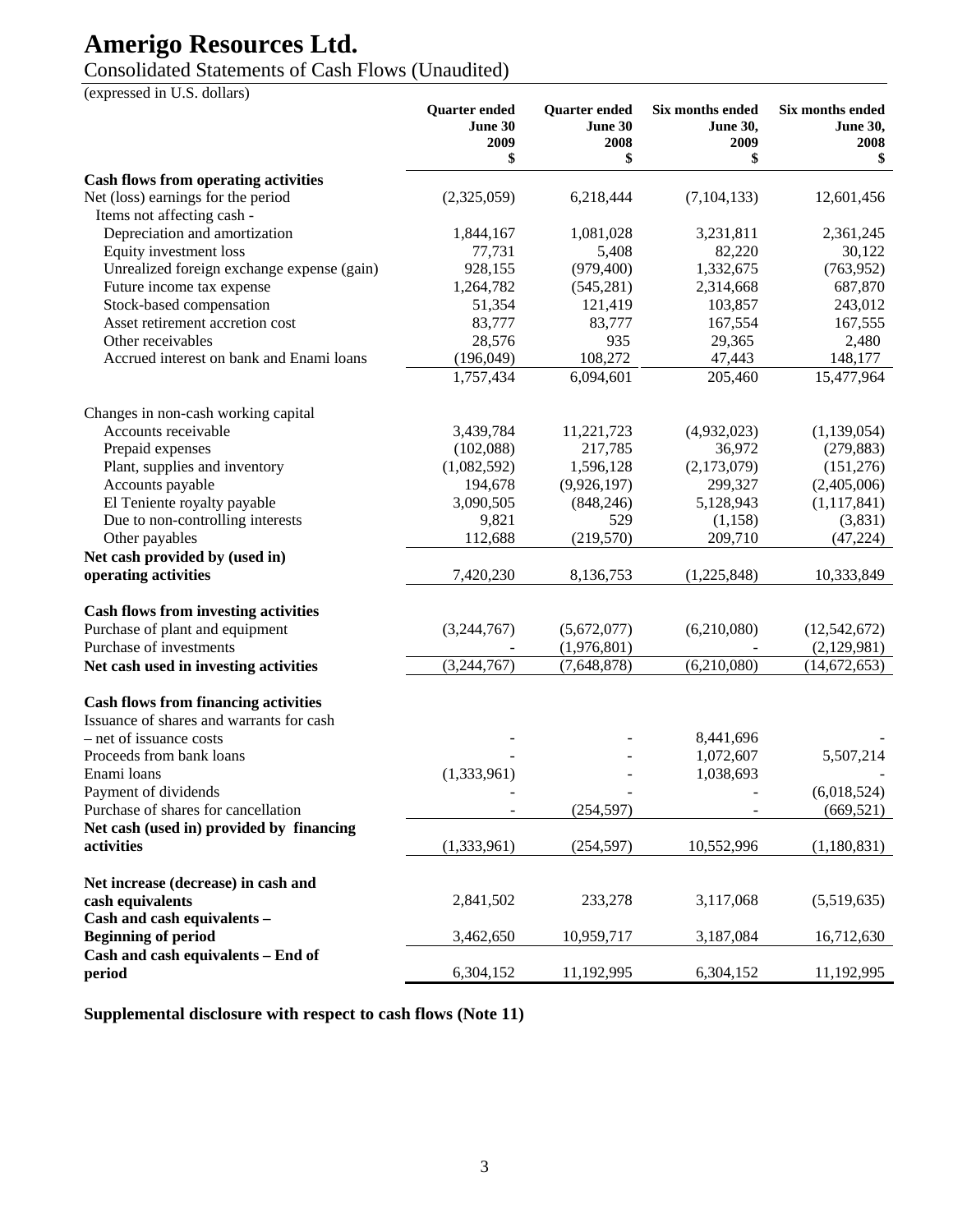Consolidated Statements of Shareholders' Equity (Unaudited)

# (expressed in U.S. dollars)

|                                                                      | <b>Common shares</b> |              |                                    |                                                              |                                                            |                         |
|----------------------------------------------------------------------|----------------------|--------------|------------------------------------|--------------------------------------------------------------|------------------------------------------------------------|-------------------------|
|                                                                      | No. of shares        | Amount       | <b>Retained</b><br><b>Earnings</b> | <b>Value</b><br>assigned<br>to stock options<br>and warrants | <b>Accumulated Other</b><br>Comprehensive<br>Income (Loss) | Shareholders'<br>equity |
|                                                                      |                      | \$)          | \$)                                | \$)                                                          | $($)$                                                      | \$)                     |
| Balance –<br>December 31, 2007                                       | 94,372,744           | 56,933,105   | 67,070,515                         | 1,949,218                                                    | 4,373,657                                                  | 130,326,495             |
| Shares repurchased                                                   | (1,001,200)          | (587,794)    | (1,001,534)                        |                                                              |                                                            | (1,589,328)             |
| Options vested                                                       |                      |              |                                    | 484,159                                                      |                                                            | 484,159                 |
| Realized losses on<br>"available for sale"<br>instruments (Note 10)  |                      |              |                                    |                                                              | (4,395,767)                                                | (4,395,767)             |
| Dividends paid                                                       |                      |              | (11,802,999)                       |                                                              |                                                            | (11,802,999)            |
| Net loss for the year                                                |                      |              | (18,986,845)                       |                                                              |                                                            | (18,986,845)            |
| Balance-<br>December 31, 2008<br>Issue of shares -                   | 93,371,544           | 56, 345, 311 | 35,279,137                         | 2,433,377                                                    | (22, 110)                                                  | 94,035,715              |
| Private placement – net of<br>issuance costs                         | 37,500,000           | 6,895,450    |                                    | 1,266,142                                                    |                                                            | 8,161,592               |
| Finders' fees on private<br>placement – net of issuance<br>costs     | 1,244,400            | 238,088      |                                    | 42,016                                                       |                                                            | 280,104                 |
| Options vested                                                       |                      |              |                                    | 103,857                                                      |                                                            | 103,857                 |
| Unrealized gains on<br>"available for sale"<br>instruments (Note 10) |                      |              |                                    |                                                              | 3,938,599                                                  | 3,938,599               |
|                                                                      |                      |              |                                    |                                                              |                                                            |                         |
| Net loss for the period                                              |                      |              | (7, 104, 133)                      |                                                              |                                                            | (7, 104, 133)           |
| Balance -<br>June 30, 2009                                           | 132,115,944          | 63,478,849   | 28,175,004                         | 3,845,392                                                    | 3,916,489                                                  | 99,415,734              |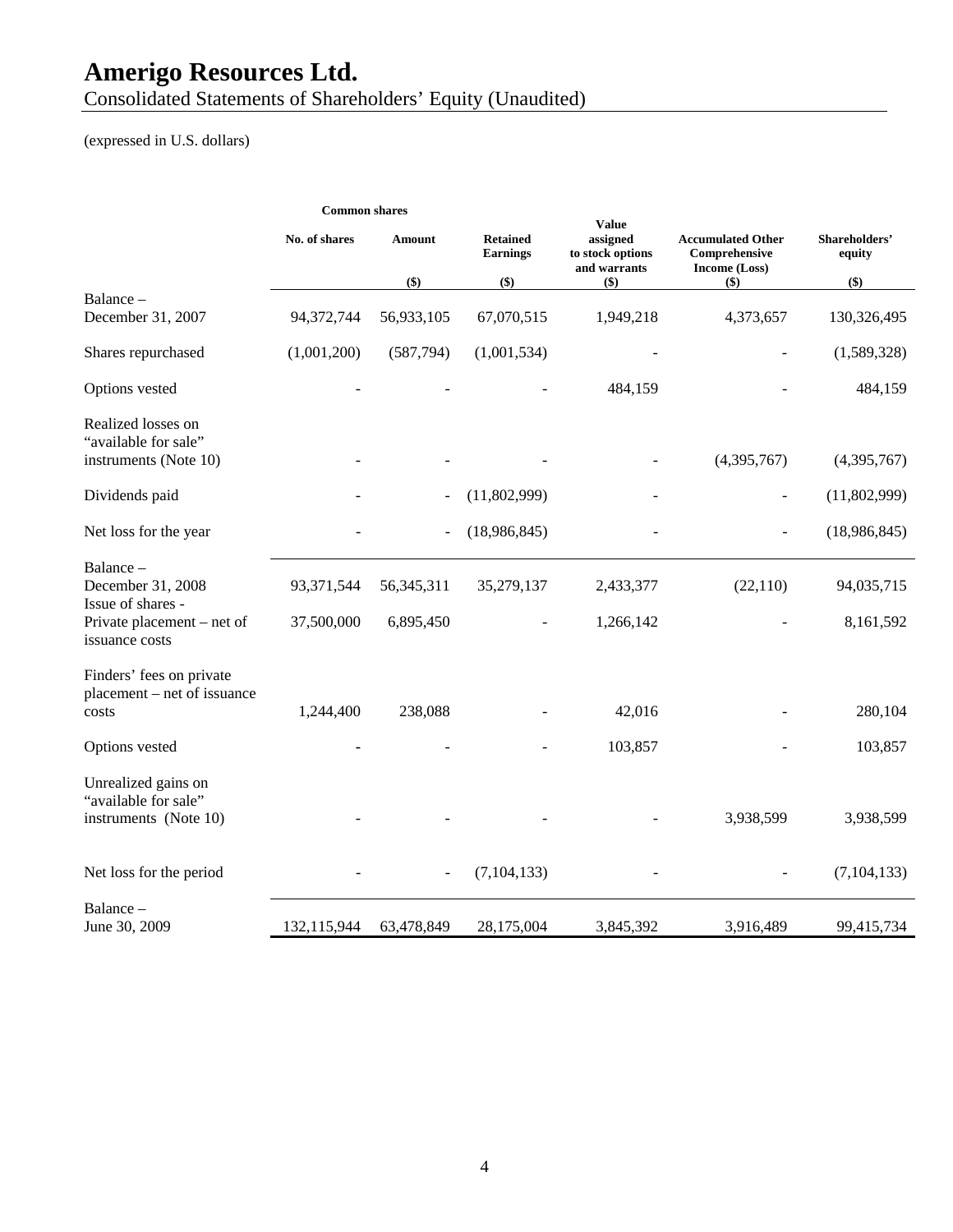Notes to Consolidated Financial Statements June 30, 2009

(expressed in U.S. dollars)

### **1 Operations**

The financial statements of Amerigo Resources Ltd. ("Amerigo") together with its subsidiaries (collectively, the "Company") have been prepared in accordance with Canadian Generally Accepted Accounting Principles ("Canadian GAAP") for interim financial statements and therefore do not include all of the information and notes required for annual financial statements. This interim financial information is unaudited and includes all adjustments (consisting of normal recurring adjustments) that are, in the opinion of management, necessary for a fair presentation of the Company's financial position at June 30, 2009 and its results of operations and cash flows for the six months ended June 30, 2009 and 2008 in conformity with Canadian GAAP. These statements follow the same accounting policies and methods of application as the most recent annual financial statements, except as described in Note 2. Accordingly, they should be read in conjunction with Amerigo's audited financial statements for the year ended December 31, 2008. Operating results for the three and six months ended June 30, 2009 are not necessarily indicative of results that may be expected for the entire fiscal year.

The Company is a producer of copper and molybdenum concentrates with operations in Chile. Its operating subsidiary Minera Valle Central, S.A. ("MVC") has a contract with the National Copper Corporation of Chile ("Codelco") through at least 2021 to process the tailings from El Teniente, the world's largest underground copper mine.

### **2 Adoption of new accounting standards**

### **Accounting Changes**

Effective January 1, 2009 the Company adopted the following new accounting standards:

### *Goodwill and intangible assets*

Section 3064 "Goodwill and intangible assets" establishes standards for the recognition, measurement, presentation and disclosure of Goodwill subsequent to its initial recognition and of intangible assets by profit orientated enterprises. The adoption of this new section did not have any material impact on the Company's financial statements.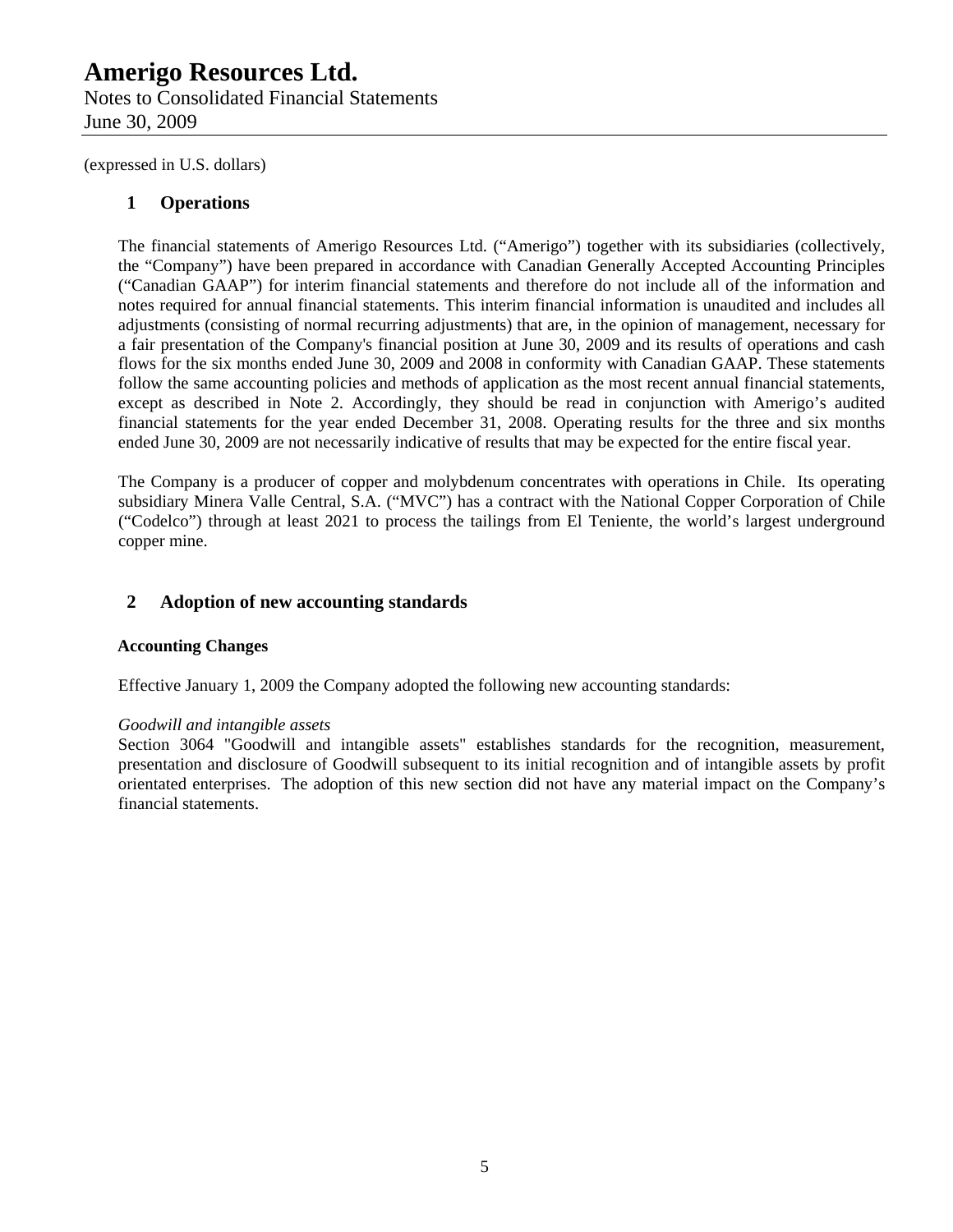Notes to Consolidated Financial Statements June 30, 2009

(expressed in U.S. dollars)

### **3 Property, plant and equipment**

|                                                                      | <b>June 30,</b><br>2009       | December 31,<br>2008          |
|----------------------------------------------------------------------|-------------------------------|-------------------------------|
| Plant and infrastructure<br>Machinery and equipment and other assets | 53,917,631<br>78,928,931      | 53,894,767<br>74,568,786      |
| Accumulated depreciation and amortization                            | 132,846,562<br>(15, 237, 831) | 128,463,553<br>(12, 219, 709) |
|                                                                      | 117,608,731                   | 116,243,844                   |

The sharp decline in copper and molybdenum prices in the last quarter of 2008 constituted a triggering event for the Company to review if impairment of the carrying value of the Company's property, plant and equipment and contractual rights had occurred. At December 31, 2008, based on undiscounted cash flow projections for the years 2009 to 2021, the current term of the contract with El Teniente, management determined that the recoverable value of assets in use exceeded their carrying values and therefore, no impairment had occurred.

### **4 Contractual right**

At the time of the acquisition of MVC, Amerigo assigned the excess of the purchase price over the fair value of the tangible assets acquired to the MVC and Codelco contract for the processing of tailings from the El Teniente mine. The contractual right is amortized using the units of production method.

|                                                | <b>June 30,</b><br>2009  | December 31,<br>2008     |
|------------------------------------------------|--------------------------|--------------------------|
| Contractual rights<br>Accumulated amortization | 9,394,146                | 9,394,146                |
|                                                | (2,693,221)<br>6,700,925 | (2,443,204)<br>6,950,942 |

### **5 Enami loans and hedging facilities**

MVC sells its copper production to Chile's Empresa Nacional de Mineria ("Enami"). During the quarter ended March 31, 2009 Enami provided a loan facility of \$11,123,735 to MVC to settle the final negative pricing adjustments due to Enami for the quotas from June to September 2008 (priced at October 2008 to January 2009 prices). Under the terms of the loan facility MVC will make monthly instalments to Enami of \$325,000 plus interest during the period from May 2009 to March 2010 and of \$629,052 plus interest during the period from April 2010 to March 2011. The Enami loan bears interest at a rate of Banco de Chile Prime (currently 3.25%) + 2%.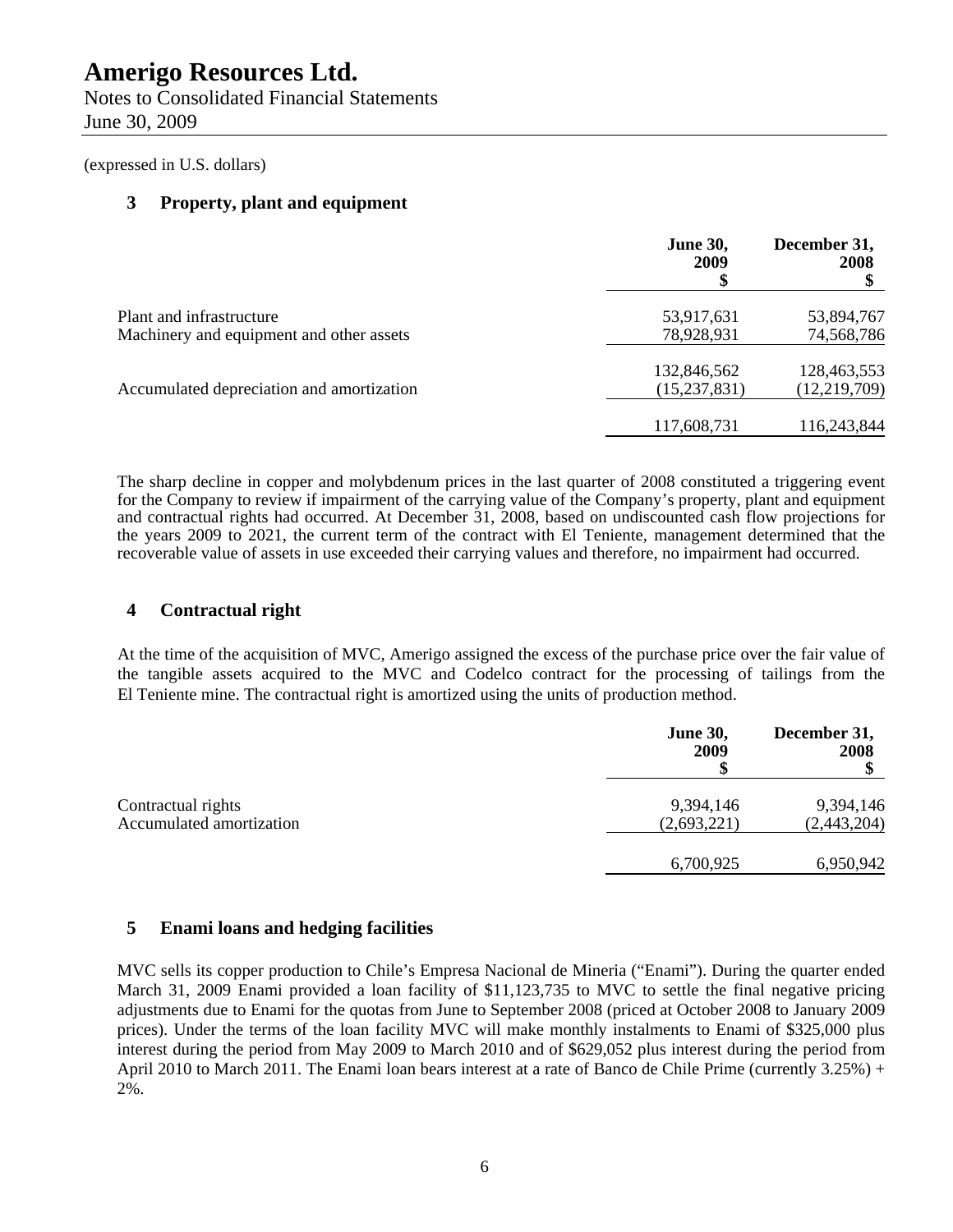Notes to Consolidated Financial Statements June 30, 2009

#### (expressed in U.S. dollars)

In addition to the facilities described above, Enami provided MVC with copper price sustainability loans of \$683,961. At June 30, 2009, the sustainability loans had been fully repaid.

In June 2009 MVC entered into a facility with Enami to hedge a portion of its copper production for the second half of 2009, making use of a zero cost minimum/maximum structure. Under the hedging facility, MVC secured a minimum price of \$2.00/lb for 800 tonnes per month of copper production, for the June to November 2009 quotas (quotas are subject to M+1 pricing), representing approximately 50% of MVC's forecast copper production over that period. The facility sets a maximum price of \$2.47/lb on this production. If the LME copper price trades between \$2.00 and \$2.47/lb, MVC will receive the LME monthly average copper price for copper delivered under this facility. The facility includes standard provisions for a facility of this nature, including the potential requirement to provide to Enami additional guarantees subject to increases in the copper price. Given that MVC had not started to deliver the June 2009 quota as of June 30, 2009, the hedging facility remained unutilized as of that date.In connection with the Enami loans, MVC agreed to provide machinery and equipment collateral at appraisal values of \$16.5 million for the instalment loan and \$5.8 million for the sustainability loan. The guarantees provided in connection with the sustainability loans were allocated as guarantees on the hedging facility once the sustainability loan was repaid in June 2008,

### **6 El Teniente Royalty payable**

MVC has a contract with Codelco until at least the year 2021 to process the tailings from the El Teniente mine in Chile. MVC pays a royalty to Codelco – El Teniente on copper and molybdenum produced by MVC. The amount of the copper royalty is determined pursuant to a formula that considers both the price of copper and the copper content in the tailings. No royalties are payable if the copper price is below \$0.80 per pound (for copper content in tailings between 0.09% and 0.1499%); if the copper price is between \$0.80 and \$0.95 the royalty varies on a sliding scale from 0% to 10%; if the copper price is between \$0.95 and \$1.30 the royalty is 10%; and if the copper price is \$1.30/lb or higher,, a maximum royalty of 13.5% is payable.

Royalty payments for copper production are calculated using the average London Metal Exchange ("LME") published price for copper for the month of delivery of the tailings, and invoiced by Codelco - El Teniente on a monthly basis within 30 days of the end of the third month following the month of delivery of the tailings; payment to Codelco - El Teniente is made within 10 days of receipt of invoices. Accordingly, the price base used for the calculation of the El Teniente royalty is, in most instances, not the same price base used for the pricing of copper sales.

Adjustments to the El Teniente royalty are recorded on a monthly basis for changes in copper deliveries during the settlement period.

As agreed with Codelco - El Teniente, as of January 1, 2006 the same royalty described in the preceding paragraphs applies to copper extracted from Colihues, except for amounts calculated using half the volume of tailings extracted from Colihues, at an assumed copper grade of 0.32% and an assumed recovery rate of 40%. For these amounts the royalty to Codelco – El Teniente is calculated on a sliding scale from 3% if the copper price is below \$0.80 per pound to a maximum of 15% if the copper price is at \$1.35/lb or higher.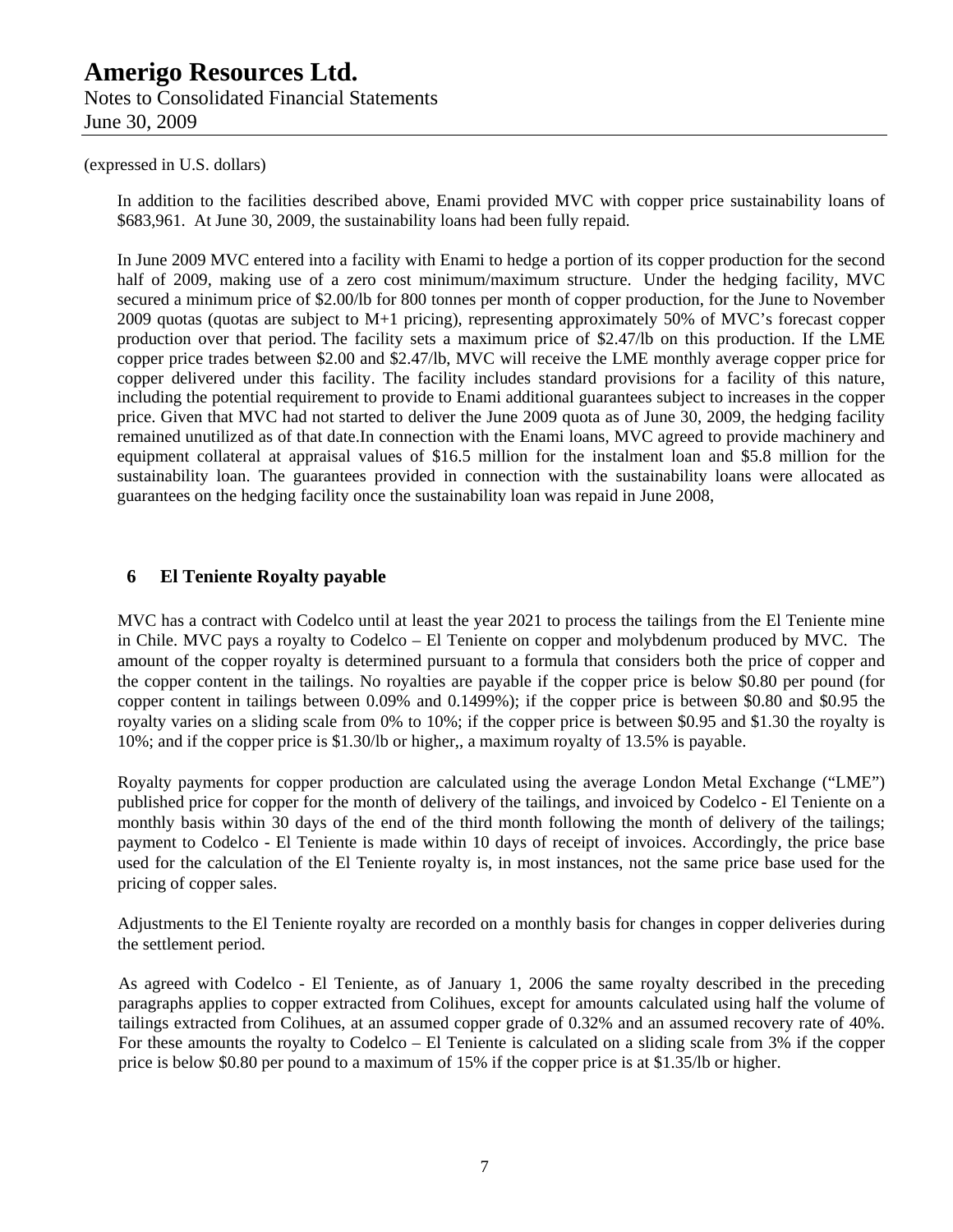Notes to Consolidated Financial Statements June 30, 2009

#### (expressed in U.S. dollars)

MVC also pays to Codelco - El Teniente a royalty of 10% of MVC's net revenue received from the sale of molybdenum concentrates.

Due to the sharp decline in copper and molybdenum prices in the latter part of 2008, Codelco agreed to defer payment of 70% of the royalty invoices to MVC for the months of November 2008 to April 2009, for a total deferral of \$6,491,644 as of June 30, 2009. MVC will make monthly instalments to Codelco of approximately \$463,689 during the period from July 2009 to August 2010, except in cases where the average monthly copper price falls below \$1.50/lb or increases to more than \$3/lb for three consecutive months, in which cases the monthly instalments will be adjusted to be approximately \$347,767 or \$695,533 respectively. The El Teniente royalty deferrals bear interest at a rate of 6.90% per annum.

### **7 Bank loans**

- a) In February 2008 the Company obtained a loan of Chilean Pesos \$2,500,000,000 (approximately \$5,500,000 at the time the loan was granted) from a Chilean bank. The loan initially had a renewal date of September 22, 2008, was extended to December 15, 2008 and further extended to August 10, 2009. In February 2009 the loan was increased by Chilean Pesos \$650,000,000 (approximately \$1,100,000 at the time the funds were released to MVC). In connection with the increase to the loan facility, MVC agreed to provide machinery and equipment collateral of approximately \$10 million. The loan bears interest at a monthly rate of 1.09%. The balance of the loan and accrued interest at June 30, 2009 was the Chilean Peso equivalent of \$6,033,492.
- b) In December 2008 the Company obtained a \$5,000,000 loan from a Chilean bank. The loan initially had a renewal date of May 12, 2009, at which time it was converted into a Chilean peso loan with a maturity of July 12, 2009. The balance of the loan and accrued interest at June, 2009 was \$5,432,225. Subsequent to June 30, 2009, the loan was extended to September 12, 2009, at an annual rate of 7.92%.

### **8 Related party transactions**

### a) Non-controlling interests

Amerigo holds its interest in MVC through its subsidiary Amerigo International Holdings Corp. ("Amerigo International"). Amerigo International is controlled by Amerigo and is a wholly-owned subsidiary, except for certain outstanding Class A shares which are shown on Amerigo's balance sheet as Minority Interest at their book value of \$1,000. The Class A shares are owned indirectly by a director and associates of two of the directors of Amerigo.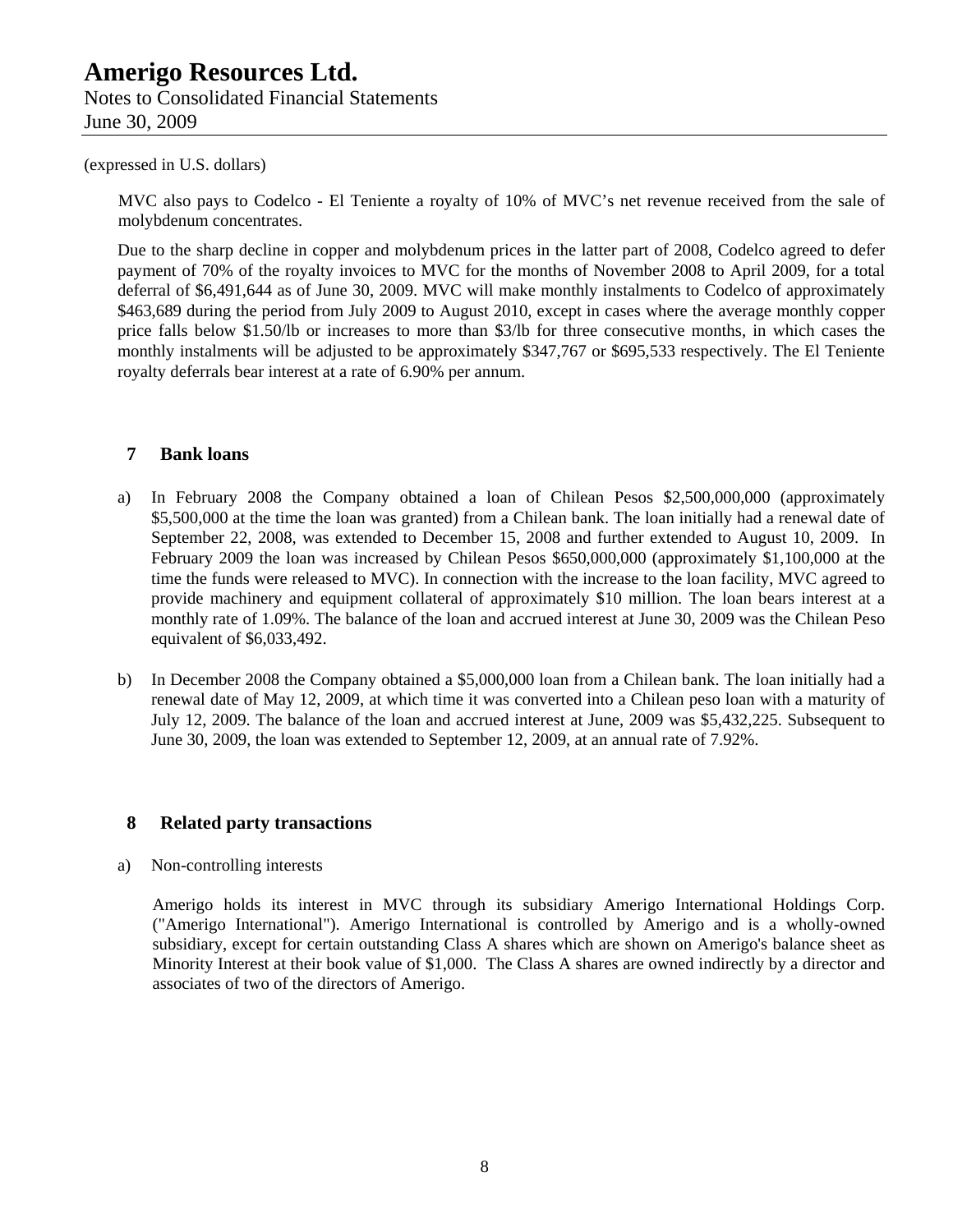Notes to Consolidated Financial Statements June 30, 2009

(expressed in U.S. dollars)

The holders of the Class A shares are not entitled to any dividend or to other participation in the profits of Amerigo International, except for a royalty dividend calculated as follows:

- \$0.01 for each pound of copper equivalent produced by MVC or any successor entity to MVC if the price of copper is under \$0.80, or
- \$0.015 for each pound of copper equivalent produced by MVC or any successor entity to MVC if the price of copper is \$0.80 or more.

During the six months ended June 30, 2009, royalty dividends totalling \$265,676 were paid or accrued to the Amerigo International Class A shareholders on the basis described above (Six months ending June 30, 2008: \$262,903). Royalty dividends are shown as Non-Controlling Interests in the Consolidated Statement of Operations. At June 30, 2009, \$48,512 of this amount remained outstanding (December 31, 2008: \$49,670).

b) Remuneration to officers

During the six months ended June 30, 2009 the Company paid or accrued \$304,144 in fees to companies associated with certain directors and officers of Amerigo (Six months ended June 30, 2008: \$313,901).

- c) At June 30, 2009 one of Amerigo's officers acted as an officer and another as a director of Nikos Explorations Ltd., a company over which Amerigo exercises significant influence.
- d) At June 30, 2009 two of Amerigo's directors acted as directors and one of Amerigo's officers acted as an officer of Candente Resource Corp., a company in which Amerigo holds an investment.
- e) At June 30, 2009 two of Amerigo's officers acted as officers and one of Amerigo's directors acted as a director of Los Andes Copper Ltd., a company in which Amerigo holds an investment.

### **9 Capital stock**

Authorized - Unlimited common shares without par value

a) Summary of capital stock issued in the period

On February 13, 2009 the Company completed a non-brokered private placement for gross proceeds of \$8,480,068 (Cdn\$10,500,000). In connection with the private placement, the Company issued 37,500,000 units at a price of Cdn\$0.28 per unit. Each unit consisted of one common share and one share purchase warrant. Each warrant entitles the holder to purchase one additional common share of the Company at a price of Cdn\$0.33 per share until February 15, 2010, and thereafter at a price of Cdn\$0.40 until February 14, 2011. The warrants issued were valued by the Company at \$1,266,142. The Company also issued a further 1,244,400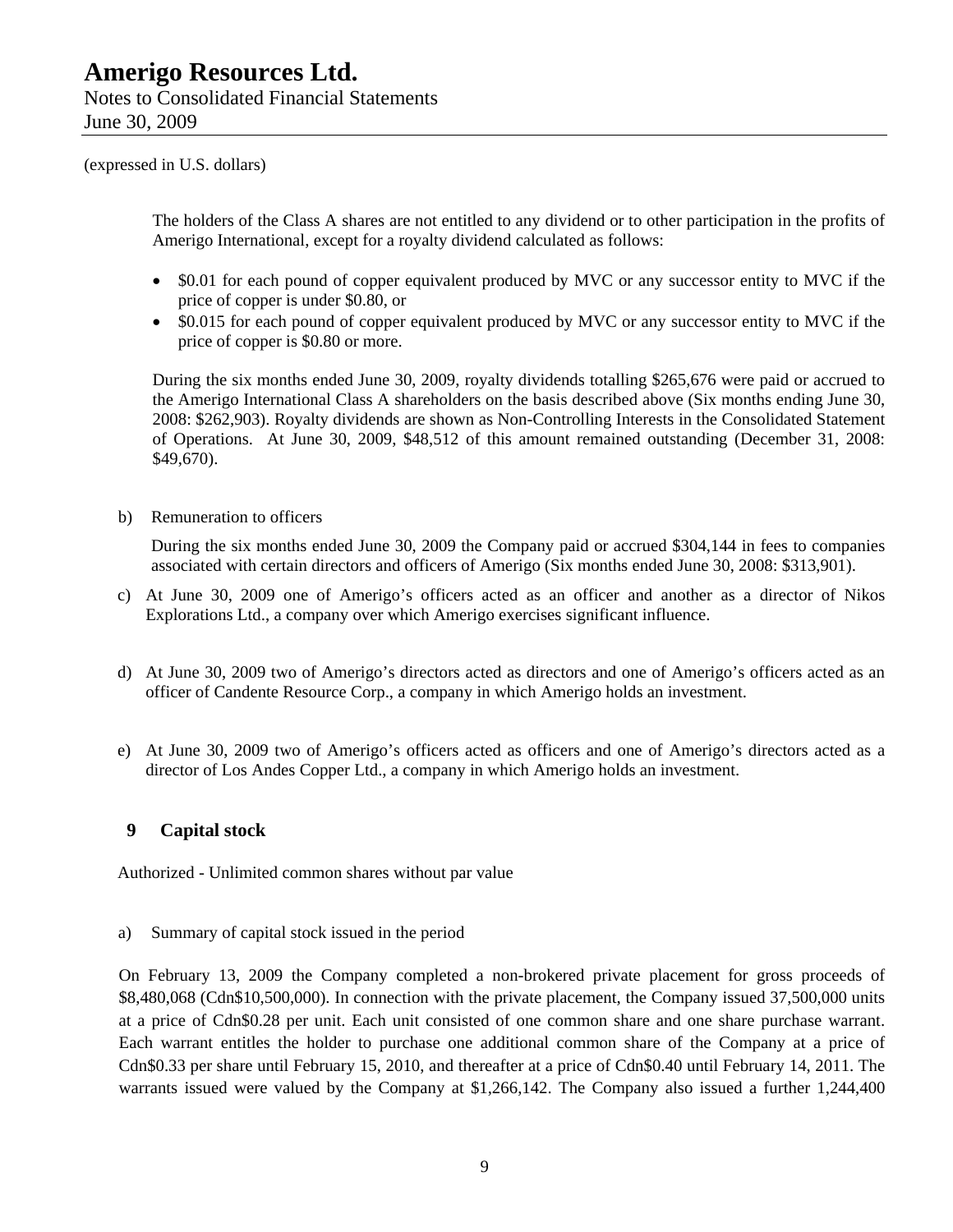Notes to Consolidated Financial Statements June 30, 2009

### (expressed in U.S. dollars)

units as finders' fees in respect of a portion of the private placement at a cost of \$280,104, included in total share issuance costs of \$318,476. The warrants issued as finders' fees were valued by the Company at \$42,016.

No shares were issued during the year ended December 31, 2008.

b) Purchase of shares for cancellation

Amerigo had in place a normal course issuer bid through the facilities of the Toronto Stock Exchange ("TSX"), whereby Amerigo was entitled to purchase for cancellation up to 2,000,000 of its common shares during the one-year period ended on November 13, 2008. During the year ended December 31, 2008, Amerigo purchased and cancelled 1,001,200 shares at a total cost of \$1,589,328. The premium on the purchase of shares for cancellation amounted to \$1,001,534 and was applied against Retained Earnings.

c) Stock options

Amerigo established a stock option plan (the "Plan") on April 2, 2003, which was amended on June 20, 2006. Amerigo's Board of Directors (the "Board") administers the Plan, whereby it may from time to time grant options to purchase common shares of Amerigo to directors, officers, key employees and certain other persons who provide services to the Company. In accordance with the current terms and provisions of the Plan, the maximum aggregate number of common shares issuable under the Plan must not exceed 10% of Amerigo's issued and outstanding common shares at the date of any grant, on a non-diluted basis. The exercise price of an option is determined by the Board, but can be no less than the closing price of Amerigo's common shares on the TSX on the day preceding the date of grant, less the maximum discount permitted by the policies of the TSX and subject to the minimum exercise price per common share permitted by the TSX. Options must be exercised within a five-year period from the date of grant. Vesting periods are determined by the Board.

A summary of the Company's stock options at June 30, 2009 and December 31, 2008 and the changes for the six and twelve-month periods ending on those dates is presented below:

|                                 |                        | Six months ended<br><b>June 30,</b><br>2009       |                        | <b>Twelve months ended</b><br>December 31,<br><b>2008</b> |
|---------------------------------|------------------------|---------------------------------------------------|------------------------|-----------------------------------------------------------|
|                                 | Outstanding<br>options | Weighted<br>average<br>exercise<br>price<br>Cdn\$ | Outstanding<br>options | Weighted<br>average<br>exercise<br>price<br>Cdn\$         |
| Outstanding $-$ start of period | 4,420,000              | 2.32                                              | 3,365,000              | 2.38                                                      |
| Granted                         | 2,300,000              | 0.31                                              | 1,055,000              | 2.13                                                      |
| Outstanding $-$ end of period   | 6,720,000              | 1.63                                              | 4,420,000              | 2.32                                                      |
| Exercisable                     | 5,570,000              | 1.91                                              | 4,420,000              | 2.32                                                      |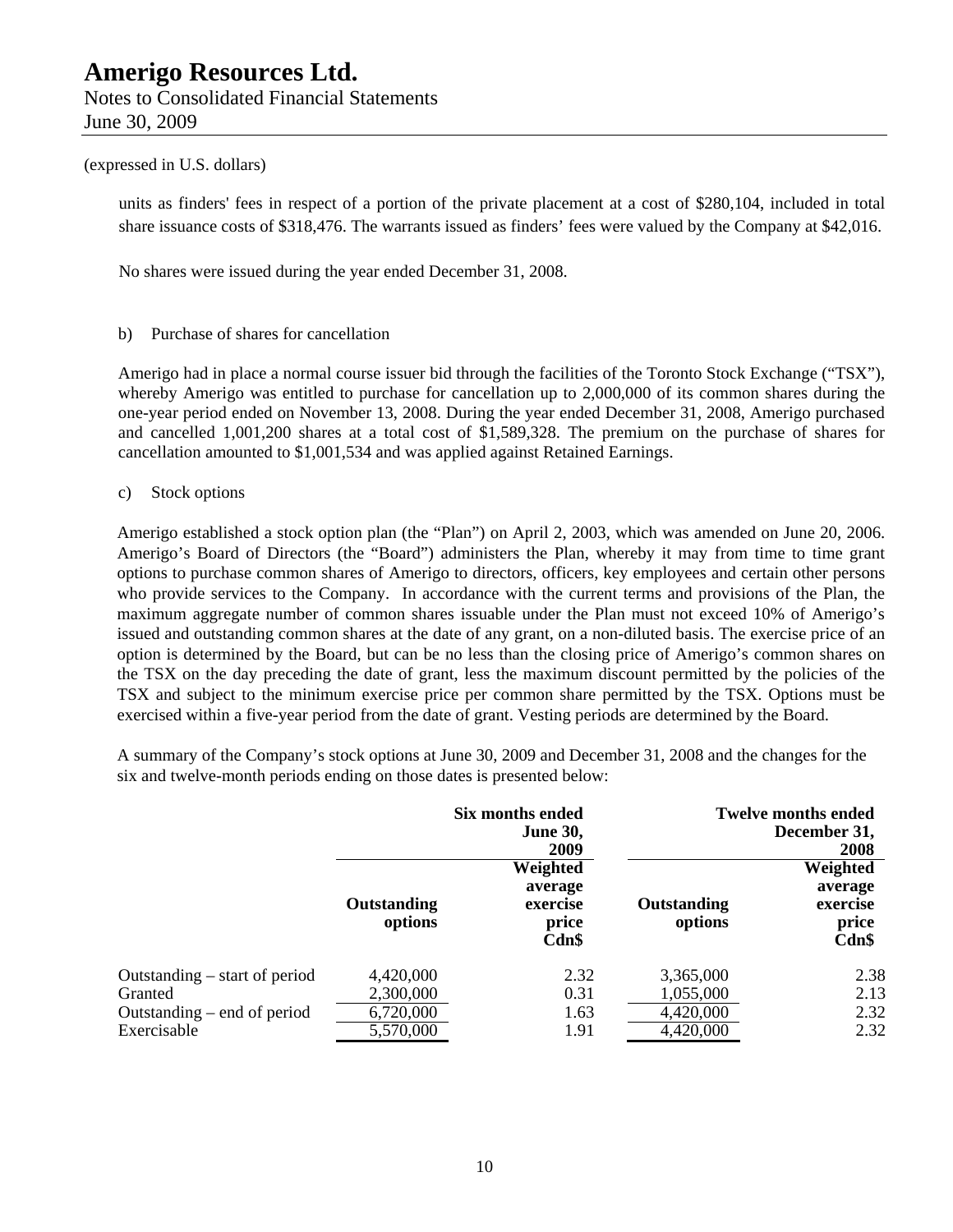Notes to Consolidated Financial Statements June 30, 2009

(expressed in U.S. dollars)

On March 27, 2009, Amerigo granted stock options to purchase an aggregate of 2,300,000 common shares to directors, officers, consultants and employees of the Company, with an exercise price of Cdn\$0.31 per share, expiring on March 27, 2014. The options vest in four equal quarterly instalments, on March 27, April 1, July 1 and October 1, 2009.

On March 20, 2008, Amerigo granted stock options to purchase an aggregate of 1,055,000 common shares to directors, officers, consultants and employees of the Company, with an exercise price of Cdn\$2.13 per share, expiring on March 20, 2013. The options vested in four equal quarterly instalments, on March 20, April 1, July 1 and October 1, 2008.

The following stock options were outstanding and exercisable as at June 30, 2009:

| Range of exercise<br>prices<br>Cdn\$ | <b>Number</b><br>exercisable | Weighted average<br>remaining contractual life | <b>Weighted average</b><br>exercise price<br>$\mathbf{Cdn}\$ |
|--------------------------------------|------------------------------|------------------------------------------------|--------------------------------------------------------------|
| $0.31$ to 1.60                       | 1,150,000                    | 4.74 years                                     | 0.31                                                         |
| 1.60 to $2.40$                       | 3,050,000                    | 2.82 years                                     | 2.16                                                         |
| 2.40 to 2.71                         | 1,370,000                    | $1.68$ years                                   | 2.69                                                         |
|                                      | 5,570,000                    |                                                |                                                              |

#### d) Warrants

As part of its February 13, 2009 private placement, the Company issued 38,744,400 warrants with an exercise price of Cdn\$0.33 per share to February 15, 2010 and thereafter at a price of Cdn\$0.40 per share until February 14, 2011. There are no other share purchase warrants outstanding.

### e) Value assigned to stock options and warrants

|                               | <b>June 30,</b><br>2009 | December 31,<br>2008<br>۰D |
|-------------------------------|-------------------------|----------------------------|
| Balance – beginning of period | 2,433,377               | 1,949,218                  |
| Options vested                | 103,857                 | 484,159                    |
| Warrants vested               | 1,308,158               |                            |
| Balance – end of period       | 3,845,392               | 2,433,377                  |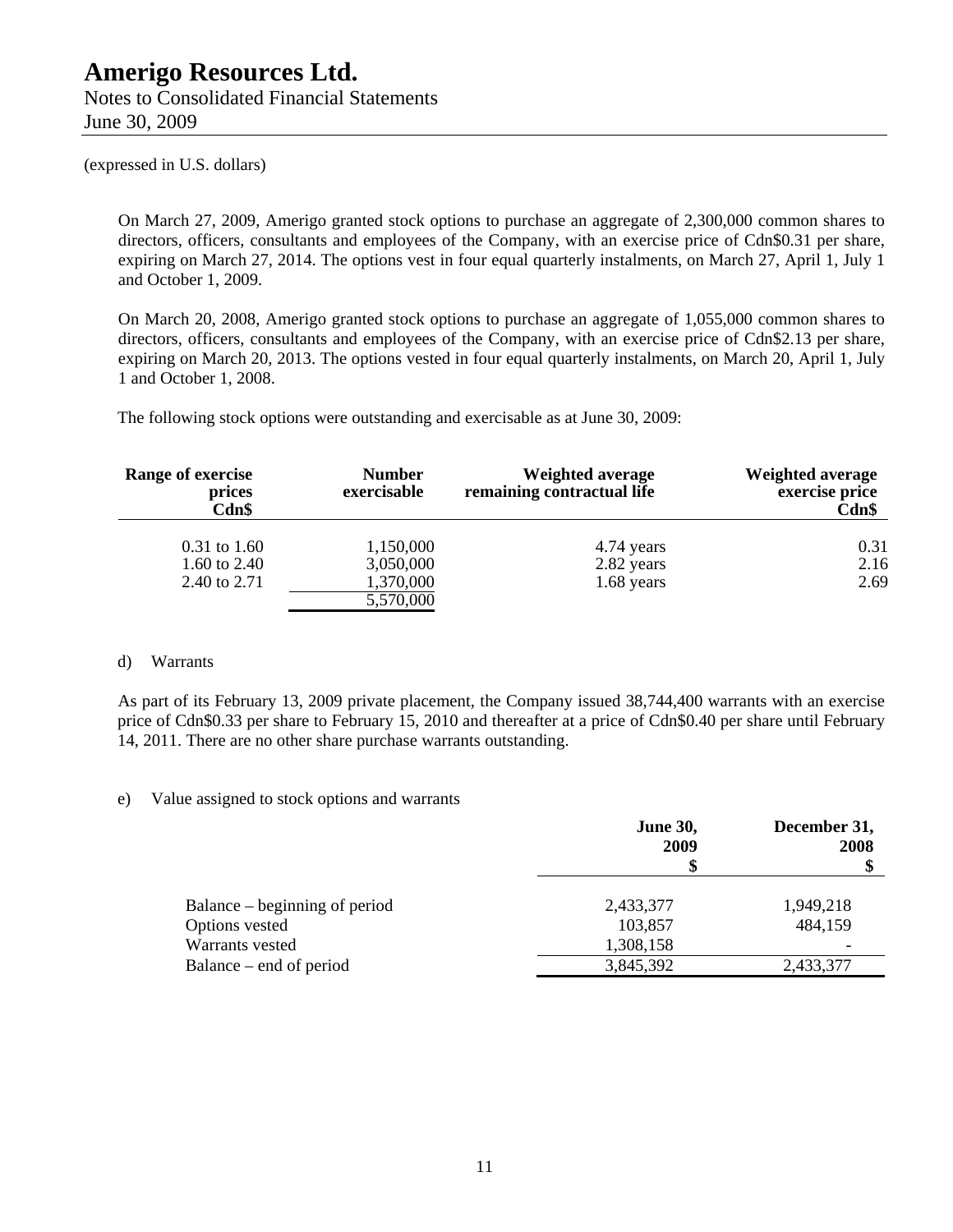Notes to Consolidated Financial Statements June 30, 2009

#### (expressed in U.S. dollars)

The Company estimated the fair value of options granted based on the Black-Scholes Option Pricing Model using the following assumptions:

|                                 | 2009      | 2008      |
|---------------------------------|-----------|-----------|
| Expected dividend yield         |           | 6.10%     |
| Expected stock price volatility | 46.78%    | 47.29%    |
| Risk-free interest rate         | 1.51%     | 2.91%     |
| Expected life of options        | 3.6 years | 2.3 years |

The Company estimated the fair value of warrants granted based on the Black-Scholes Option Pricing Model using the following assumptions:

|                                 | 2009    | 2008 |
|---------------------------------|---------|------|
| Expected dividend yield         |         |      |
| Expected stock price volatility | 47.04%  |      |
| Risk-free interest rate         | 1.20%   |      |
| Expected life of warrants       | 2 years |      |

#### f) Dividends

No dividends were declared or paid in the six months ended June 30, 2009.

On February 27, 2008 Amerigo declared a semi-annual dividend of Cdn 6.5¢ per share that was paid on April 2, 2008 to shareholders of record as of March 25, 2008, for a total of \$6,018,524. On July 24, 2008, the Board of Directors of Amerigo declared a semi-annual dividend of Cdn 6.5¢ per share that was paid on September 5, 2008 to shareholders of record as of August 22, 2008, for a total of \$5,784,475.

The Company has suspended dividend distributions for the foreseeable future.

### **10 Investments**

|                                                                                     | <b>June 30,</b><br>2009 | December 31,<br>2008 |
|-------------------------------------------------------------------------------------|-------------------------|----------------------|
| Other investments                                                                   | 5,711,814               | 1,773,215            |
| Equity instrument $-$<br>Common shares of a TSX Venture Exchange ("TSXV")<br>1ssuer |                         | 82,220               |
|                                                                                     | 5,711,814               | 1,855,435            |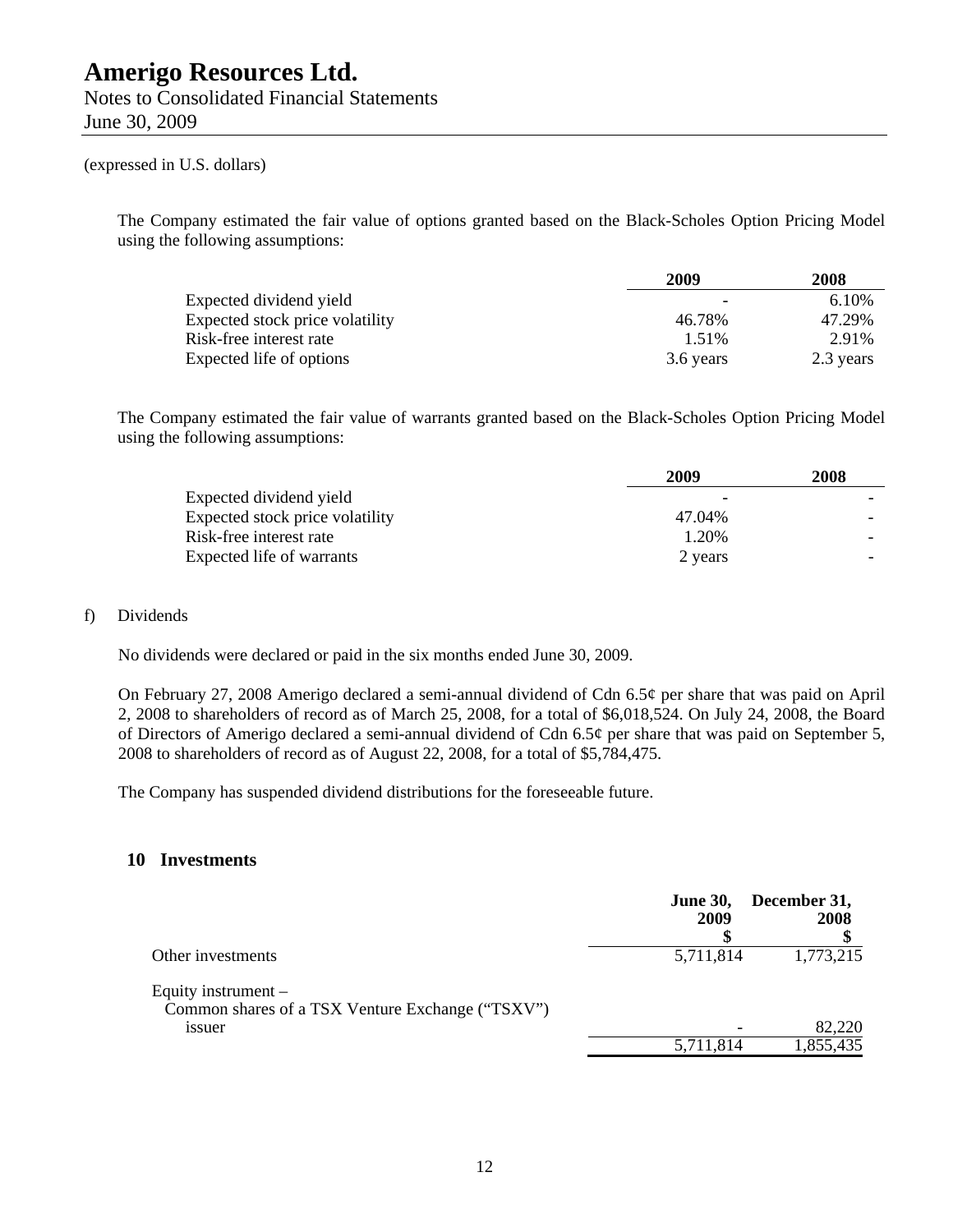Notes to Consolidated Financial Statements June 30, 2009

(expressed in U.S. dollars)

#### a) Other investments

At various dates during 2007 and 2008, the Company acquired for investment purposes 10.8 million common shares of an issuer listed on the Toronto, Lima and Frankfurt Stock Exchanges, at an aggregate cost of \$15,861,986. Adjustments to fair value are required at each balance sheet date. Given that the investment is designated as "available for sale" for accounting purposes, which means it is an investment that is not held for trading, gains or losses arising from changes in fair value are recorded in Accumulated Other Comprehensive Income (Loss) in the Company's Balance Sheet until the investment is sold or management determines that an other than temporary impairment in the value of the investment has occurred, at which time gains or losses are transferred into earnings. At June 30, 2009 this issuer's closing share price was Cdn\$0.53 and the fair value of the Company's approximately 13% investment in this issuer was \$4,948,746. During the six months ended June 30, 2009 the Company recorded other comprehensive income of \$3,536,258 for the fair value appreciation of the investment during the period.

At various dates during 2007 and 2008, the Company acquired for investment purposes 8 million common shares of an issuer listed on the TSXV, at an aggregate cost of \$3,946,908. Adjustments to fair value are required at each balance sheet date, as the investment is designated as "available for sale" for accounting purposes. At June 30, 2009 this issuer's closing share price was Cdn\$0.11 and the fair value of the Company's approximately 4% investment in this issuer was \$763,068. During the six months ended June 30, 2009 the Company recorded other comprehensive income of \$402,341 for the fair value appreciation of the investment during the period.

### b) Equity instrument

Amerigo accounts for its investment in a TSXV issuer using the equity method, given that Amerigo is considered to have significant influence over this investment. During the six months ended June 30, 2009 the Company recorded an equity investment loss of \$82,220 on this investment, fully impairing the investment's carrying value. At June 30, 2009, Amerigo held 11,666,667 common shares of this issuer, which represent approximately 26% of the issuer's issued and outstanding common shares at that date. At June 30, 2009 this issuer's closing share price was Cdn\$0.02 per share.

### **11 Supplemental Disclosure with Respect to Cash Flows**

|                                                          | Six months<br>ended June 30,<br>2009 | Six months<br>ended June 30,<br>2008 |
|----------------------------------------------------------|--------------------------------------|--------------------------------------|
|                                                          | (\$)                                 | (\$)                                 |
| Cash paid during the period for interest                 | 830,946                              | 58,860                               |
| Cash paid during the period for income taxes             | 374,912                              | 2,938,636                            |
| Change in accounts payable related to the acquisition of |                                      |                                      |
| plant and equipment                                      | (1,827,071)                          | (1,654,637)                          |